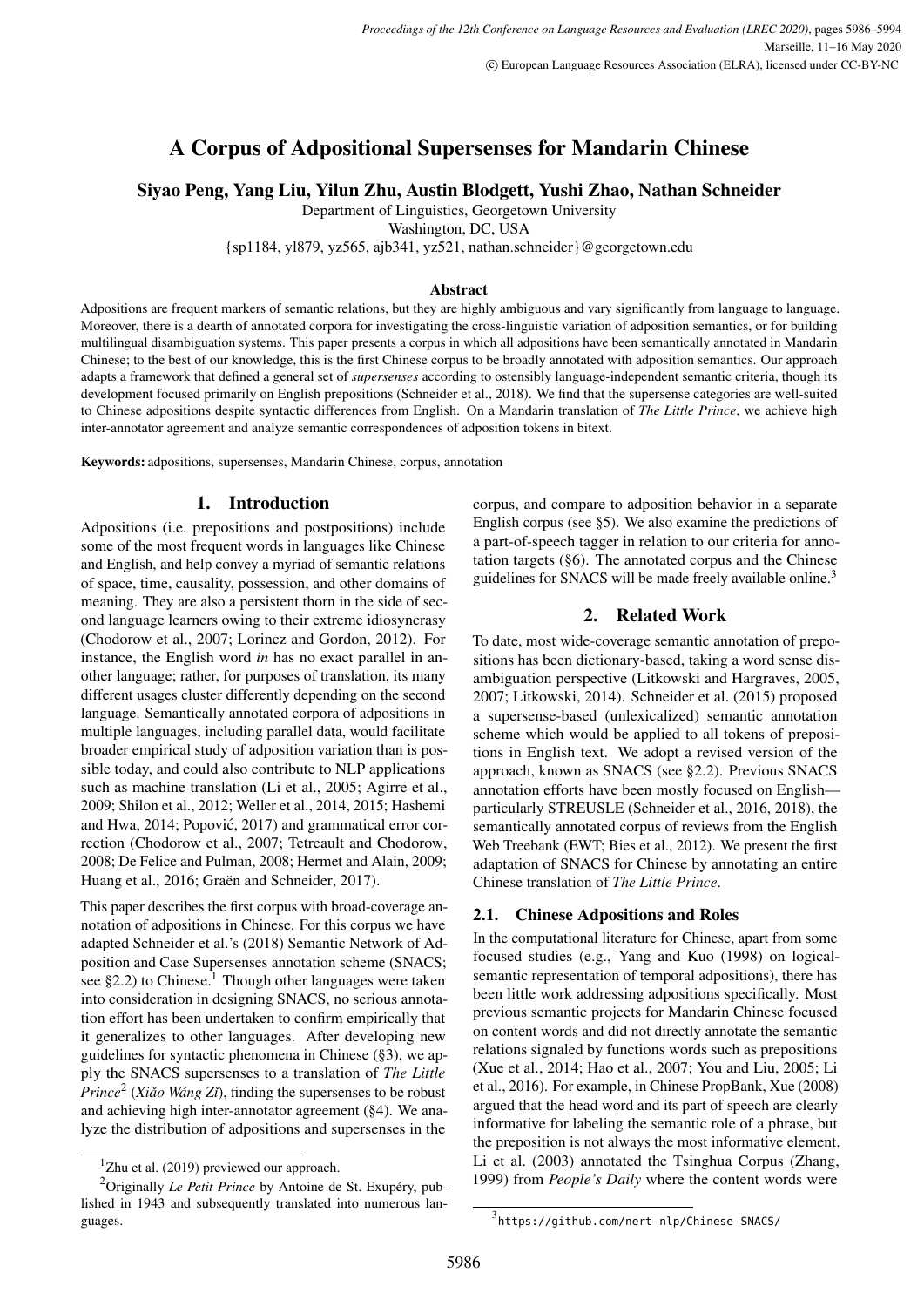selected as the headwords, i.e., the object is the headword of the prepositional phrase. In these prepositional phrases, the nominal headwords were labeled with one of the 59 semantic relations (e.g. *Location, LocationIni, Kernel word*) whereas the prepositions and postpositions were respectively labeled with syntactic relations *Preposition* and *LocationPreposition*. [4](#page-1-2) Similarly, in Semantic Dependency Relations (SDR, [Che et al.](#page-6-9) [2012,](#page-6-9) [2016\)](#page-6-10), prepositions and localizers were labeled as semantic markers *mPrep* and *mRange*, whereas semantic roles, e.g., *Location, Patient*, are assigned to the governed nominal phrases.

[Sun and Jurafsky](#page-7-15) [\(2004\)](#page-7-15) compared PropBank parsing performance on Chinese and English, and showed that four Chinese prepositions (*zài*, *yú*, *bˇı*, and *duì*) are among the top 20 lexicalized syntactic head words in Chinese PropBank, bridging the connections between verbs and their arguments. The high frequency of prepositions as head words in Prop-Bank reflects their importance in context. However, very few annotation scheme attempted to directly label the semantics of these adposition words.

[Chinese Knowledge Information Processing Group \(CKIP\)](#page-6-11) [\(1993\)](#page-6-11) is the most relevant adposition annotation effort, categorizing Chinese prepositions into 66 types of senses grouped by lexical items. However, these lexicalized semantic categories are constrained to a given language and a closed set of adpositions. For semantic labeling of Chinese adpositions in a multilingual context, we turn to the SNACS framework, described below.

#### <span id="page-1-0"></span>2.2. SNACS: Adposition Supersenses

[Schneider et al.](#page-7-0) [\(2018\)](#page-7-0) proposed the Semantic Network of Adposition and Case Supersenses (SNACS), a hierarchical inventory of 50 semantic labels, i.e., supersenses, that characterize the use of adpositions, as shown in Figure [1.](#page-1-3) Since the meaning of adpositions is highly affected by the context, SNACS can help distinguish different usages of adpositions. For instance, [\(1\)](#page-1-4) presents an example of the supersense TOPIC for the adposition *about* which emphasizes the subject matter of urbanization that the speaker discussed. In [\(2\)](#page-1-5), however, the same preposition *about* takes a measurement in the context, expressing an approximation.

- <span id="page-1-5"></span><span id="page-1-4"></span>(1) I gave a presentation **about: TOPIC** urbanization.<sup>[5](#page-1-6)</sup>
- (2) We have about:APPROXIMATOR 3 eggs left.

Though assigning a single label to each adposition can help capture its lexical contribution to the sentence meaning as well as disambiguate its uses in different scenarios, the canonical lexical semantics of adpositions are often stretched to fit the needs of the scene in actual language use.

<span id="page-1-7"></span>(3) I care about:  $STIMULUS \rightarrow TOPIC$  you.

For instance, [\(3\)](#page-1-7) blends the domains of emotion (principally

<span id="page-1-3"></span>

Figure 1: SNACS hierarchy of 50 supersenses.

reflected in *care*, which licenses a STIMULUS), and cognition (principally reflected in *about*, which often marks non-emotional TOPICs). Thus, SNACS incorporates the *construal analysis* [\(Hwang et al.,](#page-7-16) [2017\)](#page-7-16) wherein the lexical semantic contribution of an adposition (its function) is distinguished and may diverge from the underlying relation in the surrounding context (its scene role). Construal is notated by SCENEROLE→FUNCTION, as STIMULUS→TOPIC in  $(3)$ .<sup>[6](#page-1-8)</sup>

Another motivation for incorporating the construal analysis, as pointed out by [Hwang et al.](#page-7-16) [\(2017\)](#page-7-16), is its capability to adapt the English-centric supersense labels to other languages, which is the main contribution of this paper. The construal analysis can give us insights into the similarities and differences of function and scene roles of adpositions across languages.

# <span id="page-1-1"></span>3. Adposition Criteria in Mandarin Chinese

Our first challenge is to determine which tokens qualify as adpositions in Mandarin Chinese and merit supersense annotations. The English SNACS guidelines (we use version 2.3) broadly define the set of SNACS annotation targets to include canonical prepositions (taking an noun phrase (NP) complement) and their subordinating (clausal complement) uses. Possessives, intransitive particles, and certain uses of the infinitive marker *to* are also included [\(Schneider et al.,](#page-7-17) [2019\)](#page-7-17).

In Chinese, the difficulty lies in two areas, which we discuss below. Firstly, prepositional words are widely attested. However, since no overt derivational morphology occurs on these prepositional tokens (previously referred to as coverbs), we need to filter non-prepositional uses of these words. Secondly, post-nominal particles, i.e., localizers, though not

<span id="page-1-2"></span><sup>4</sup>Though named *LocationPreposition* in [Li et al.](#page-7-14) [\(2003\)](#page-7-14), these adpositions actually occur postnominally, equivalent to localizers in this paper.

<span id="page-1-6"></span><sup>&</sup>lt;sup>5</sup>Throughout this paper, adposition tokens under discussion are bolded and labeled.

<span id="page-1-8"></span><sup>6</sup>The supersense labels in *congruent* construals, such as TOPIC and APPROXIMATOR in [\(1\)](#page-1-4) and [\(2\)](#page-1-5), are both function and scene role by definition.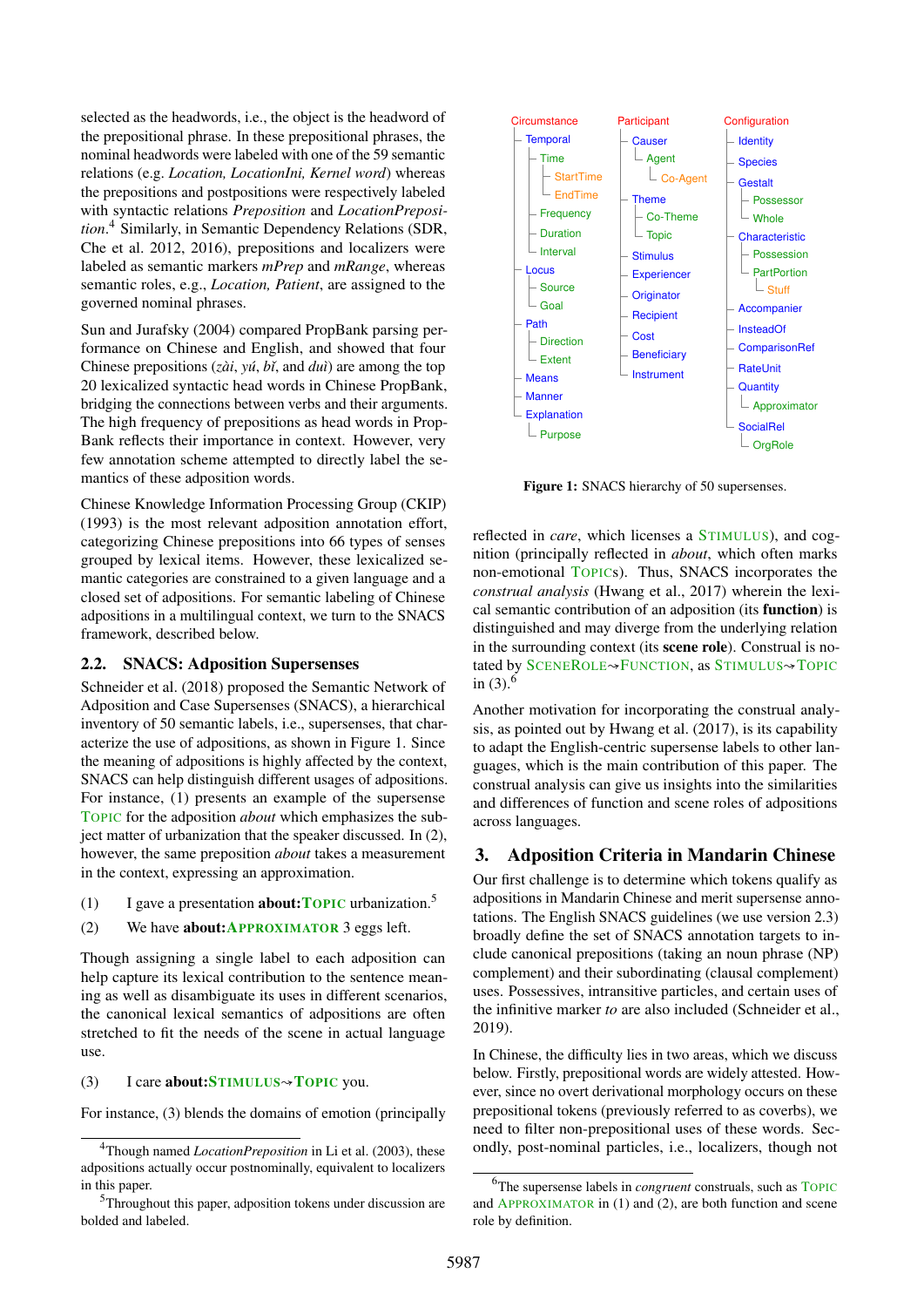always considered adpositions in Chinese, deliver rich semantic information.

Coverbs Tokens that are considered generic prepositions can co-occur with the main predicate of the clause and introduce an NP argument to the clause [\(Li and Thompson,](#page-7-18) [1974\)](#page-7-18) as in [\(4\)](#page-2-2). These tokens are referred to as coverbs. In some cases, coverbs can also occur as the main predicate. For example, the coverb *zài* heads the predicate phrase in [\(5\)](#page-2-3).

- <span id="page-2-2"></span> $(4)$ 3SG P:at z<mark>ài:Locus</mark> xuéshù academia shàng:TOPIC→LOCUS yǒusuǒzuòwéi. LC:on-top-of successful 'He succeeded in academia.'
- <span id="page-2-3"></span> $(5)$ 2SG want DE sheep RES at inside yào de yáng jiù zài lǐmiàn. 'The sheep you wanted is in the box.' (zh\_lpp\_1943.92)

In this project, we only annotate coverbs when they do not function as the main predicate in the sentence, echoing the view that coverbs modify events introduced by the predicates, rather than establishing multiple events in a clause [\(Hui,](#page-6-12) [2012\)](#page-6-12). Therefore, lexical items such as *zài* are annotated when functioning as a modifier as in [\(4\)](#page-2-2), but not when as the main predicate as in [\(5\)](#page-2-3).

Localizers Localizers are words that follow a noun phrase to refine its semantic relation. For example, *shàng* in [\(4\)](#page-2-2) denotes a contextual meaning, 'in a particular area,' whereas the co-occurring coverb *zài* only conveys a generic location. It is unclear whether localizers are syntactically postpositions, but we annotate all localizers because of their semantic significance. Though coverbs frequently co-occur with localizers and the combination of coverbs and localizers is very productive, there is no strong evidence to suggest that they are circumpositions. As a result, we treat them as separate targets for SNACS annotation: for example, *zài* and *shàng* receive LOCUS and TOPIC→LOCUS respectively in [\(4\)](#page-2-2).

Setting aside the syntactic controversies of coverbs and localizers in Mandarin Chinese, we regard both of them as adpositions that merit supersense annotations. As in [\(4\)](#page-2-2), both the coverb *zài* and the localizer *shàng* surround an NP argument *xuéshù* ('academia') and they as a whole modify the main predicate *yǒusuǒzuòwéi* ('successful'). In this paper, we take the stance that coverbs co-occur with the main predicate and precede an NP, whereas localizers follow a noun phrase and add semantic information to the clause.

# 4. Corpus Annotation

<span id="page-2-0"></span>We chose to annotate the novella *The Little Prince* because it has been translated into hundreds of languages and dialects, which enables comparisons of linguistic phenomena across languages on bitexts. This is the first Chinese corpus to undergo SNACS annotation. Ongoing adpositional supersense projects on *The Little Prince* include English, German, French, and Korean. In addition, *The Little Prince* has received large attention from other semantic frameworks

and corpora, including the English [\(Banarescu et al.,](#page-6-13) [2013\)](#page-6-13) and Chinese [\(Li et al.,](#page-7-13) [2016\)](#page-7-13) AMR corpora.

# 4.1. Preprocessing

We use the same Chinese translation of *The Little Prince* as the Chinese AMR corpus [\(Li et al.,](#page-7-13) [2016\)](#page-7-13), which is also sentence-aligned with the English AMR corpus [\(Banarescu](#page-6-13) [et al.,](#page-6-13) [2013\)](#page-6-13). These bitext annotations in multiple languages and annotation semantic frameworks can facilitate crossframework comparisons.

Prior to supersense annotation, we conducted the following preprocessing steps in order to identify the adposition targets that merit supersense annotation.

**Tokenization** After automatic tokenization using Jieba,<sup>[7](#page-3-0)</sup> we conducted manual corrections to ensure that all potential adpositions occur as separate tokens, closely following the Chinese Penn Treebank segmentation guidelines [\(Xia,](#page-8-6) [2000\)](#page-8-6). The final corpus includes all 27 chapters of *The Little Prince*, with a total of 20k tokens.

Adposition Targets All annotators jointly identified adposition targets according to the criteria discussed in [§3.](#page-1-1) Manual identification of adpositions was necessary as an automatic POS tagger was found unsuitable for our criteria  $(\$6)$ .

Data Format Though parsing is not essential to this annotation project, we ran the StanfordNLP [\(Qi et al.,](#page-7-19) [2018\)](#page-7-19) dependency parser to obtain POS tags and dependency trees. These are stored alongside supersense annotations in the *CoNLL-U-Lex* format (modeled after the STREUSLE corpus; [Schneider and Smith,](#page-7-20) [2015;](#page-7-20) [Schneider et al.,](#page-7-0) [2018\)](#page-7-0). CoNLL-U-Lex extends the CoNLL-U format used by the Universal Dependencies (UD; [Nivre et al.,](#page-7-21) [2016\)](#page-7-21) project to add additional columns for lexical semantic annotations.<sup>[8](#page-3-1)</sup>

# 4.2. Reliability of Annotation

The corpus is jointly annotated by three native Mandarin Chinese speakers, all of whom have received advanced training in theoretical and computational linguistics. Supersense labeling was performed cooperatively by 3 annotators for 25% (235/933) of the adposition targets, and for the remainder, independently by the 3 annotators, followed by cooperative adjudication. Annotation was conducted in two phases, and therefore we present two inter-annotator agreement studies to demonstrate the reproducibility of SNACS and the reliability of the adapted scheme for Chinese.

<span id="page-2-1"></span>Table [1](#page-3-2) shows raw agreement and Cohen's kappa across three annotators computed by averaging three pairwise comparisons. Agreement levels on scene role, function, and full construal are high for both phases, attesting to the validity of the annotation framework in Chinese. However, there is a slight decrease from Phase 1 to Phase 2, possibly due to the seven newly attested adpositions in Phase 2 and the 1-year interval between the two annotation phases.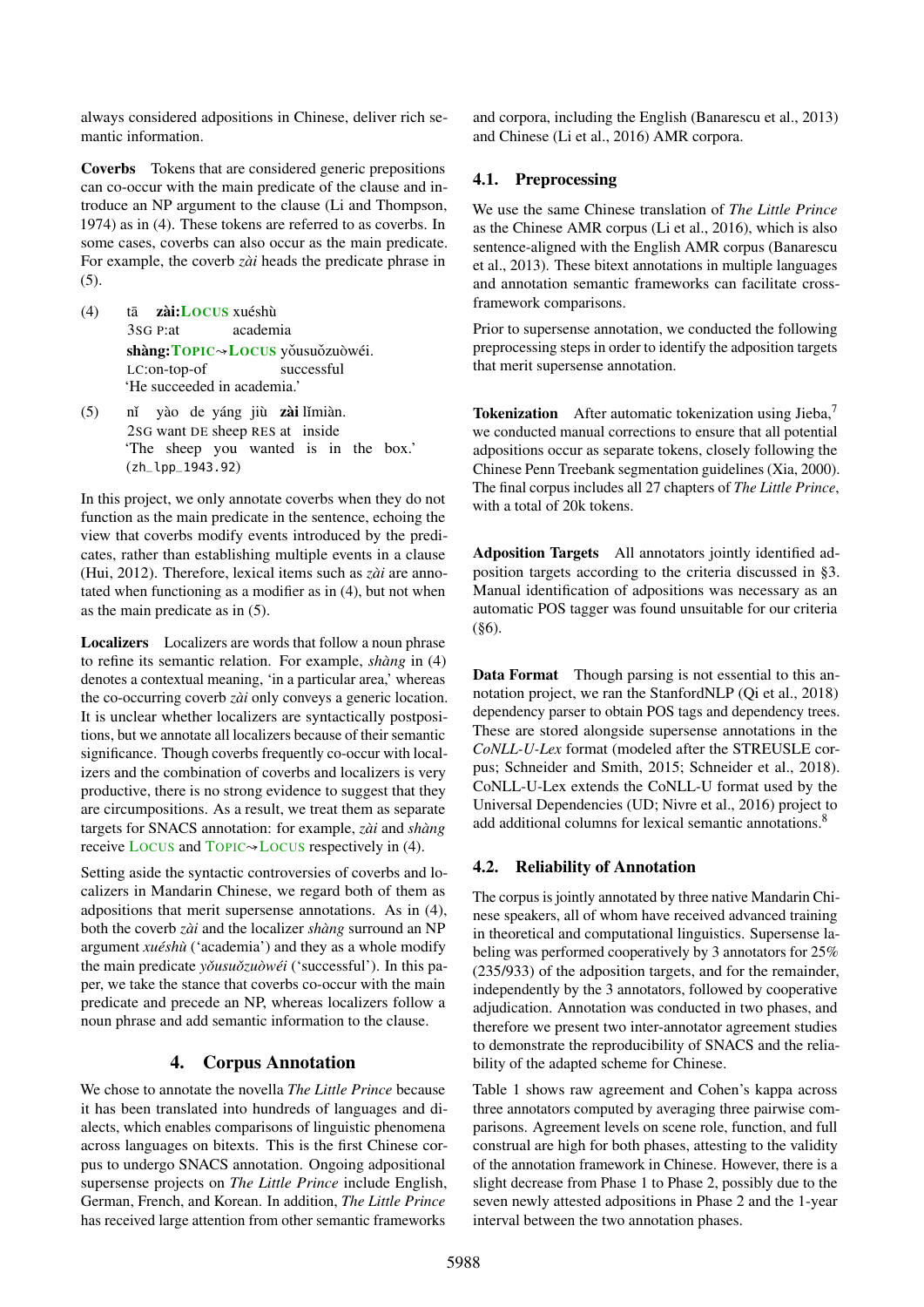<span id="page-3-2"></span>

| <b>JAA SAMPLES</b>   |                  |                 |               |  |  |
|----------------------|------------------|-----------------|---------------|--|--|
| <b>Phase</b>         | Time             | <b>Chapters</b> | # Adpositions |  |  |
| Phase 1              | <b>July 2018</b> | $15 - 20$       | 111           |  |  |
| Phase 2              | Sept 2019        | $26 - 27$       | 124           |  |  |
| <b>RAW AGREEMENT</b> |                  |                 |               |  |  |
| <b>Phase</b>         | Scene            | <b>Function</b> | Construal     |  |  |
| Phase 1              | .92              | .95             | .90           |  |  |
| Phase 2              | .93              | .90             | .89           |  |  |
| <b>KAPPA</b>         |                  |                 |               |  |  |
| <b>Phase</b>         | Scene            | <b>Function</b> | Construal     |  |  |
| Phase 1              | .90              | .93             | .88           |  |  |
| Phase 2              | .92              | .88             | .88           |  |  |

<span id="page-3-3"></span>Table 1: Inter-annotator agreement (IAA) results on two samples from different phases of the project.

|                              |        | <b>Toks. Types</b> |
|------------------------------|--------|--------------------|
| Chapters                     | 27     | NA.                |
| Sentences                    | 1,597  | NA.                |
| Tokens                       | 20,287 | <b>NA</b>          |
| Adpositions                  | 933    | 70                 |
| Prepositions                 | 667    | 42                 |
| Postpositions                | 266    | 28                 |
| Supersenses                  | 933    | 29                 |
| Scene roles                  | 933    | 28                 |
| <b>Functions</b>             | 933    | 26                 |
| Construals                   | 933    | 41                 |
| Congruent (scene=fxn)        | 803    | 25                 |
| Divergent (scene $\neq$ fxn) | 130    | 16                 |

Table 2: Statistics of the final Mandarin *The Little Prince* Corpus (the Chinese SNACS Corpus). Tokenization, identification of adposition targets, and supersense labeling were performed manually.

### 5. Corpus Analysis

Our corpus contains 933 manually identified adpositions. Of these, 70 distinct adpositions, 28 distinct scene roles, 26 distinct functions, and 41 distinct full construals are attested in annotation. Full statistics of token and type frequencies are shown in Table [2.](#page-3-3) This section presents the most frequent adpositions in Mandarin Chinese, as well as quantitative and qualitative comparisons of scene roles, functions, and construals between Chinese and English annotations.

#### 5.1. Adpositions in Chinese

We analyze semantic and distributional properties of adpositions in Mandarin Chinese. The top 5 most frequent prepositions and postpositions are shown in Table [3.](#page-3-4) Prepositions include canonical adpositions such as *yīnwèi* and coverbs such as *zài*. Postpositions are localizers such as *shàng* and *zhōng*. We observe that prepositions *zài* and *duì* are dominant in the corpus (greater than 10%). Other top adpositions are distributed quite evenly between prepositions and postpositions. On the low end, 27 out of the 70 attested adposition types occur only once in the corpus.

<span id="page-3-4"></span>

| Prep.        | Trans.           | $\mathcal{Q}_0$ | Count |
|--------------|------------------|-----------------|-------|
| zài          | on               | 18.4            | 172   |
| duì          | to               | 11.0            | 103   |
| bă           | theme marker     | 7.2             | 67    |
| yīnwèi       | due to           | 4.7             | 44    |
| gěi          | to               | 3.5             | 33    |
| <b>Total</b> |                  | 44.9            | 419   |
|              |                  |                 |       |
| Postp.       | Trans.           | $\%$            | Count |
| shàng        | on top of        | 9.5             | 89    |
| zhōng        | in the middle of | 4.9             | 46    |
| ۱ĭ           | inside of        | 3.9             | 36    |
| láishuō      | to one's regard  | 2.7             | 25    |
| shí          | at the time of   | 2.1             | 20    |

Table 3: Percentages and counts of the top 5 prepositions and postpositions in Chinese *Little Prince*. The percentages are out of all adpositions.

### 5.2. Supersense & Construal Distributions in Chinese versus English

The distribution of scene role and function types in Chinese and English reflects the differences and similarities of adposition semantics in both languages. In table [4](#page-4-0) we compare this corpus with the largest English adposition supersense corpus, STREUSLE version 4.1 [\(Schneider et al.,](#page-7-0) [2018\)](#page-7-0), which consists of web reviews. We note that the Chinese corpus is proportionally smaller than the English one in terms of token and adposition counts.<sup>[9](#page-3-5)</sup> Moreover, there are fewer scene role, function and construal types attested in Chinese. The proportion of construals in which the scene role differs from the function (scene≠fxn) is also halved in Chinese. In this section, we delve into comparisons regarding scene roles, functions, and full construals between the two corpora both quantitatively and qualitatively.

Overall Distribution of Supersenses Figures [2](#page-4-1) and [3](#page-4-2) present the top 10 scene roles and functions in Mandarin Chinese and their distributions in English. It is worth noting that since more scene role and function types are attested in the larger STREUSLE dataset, the percentages of these supersenses in English are in general lower than the ones in Chinese.

There are a few observations in these distributions that are of particular interest. For some of the examples, we use an annotated subset of the English *Little Prince* corpus for qualitative comparisons, whereas all quantitative results in English refer to the larger STREUSLE corpus of English Web Treebank reviews [\(Schneider et al.,](#page-7-0) [2018\)](#page-7-0).

Fewer Adpositions in Chinese As shown in Table [4,](#page-4-0) the percentage of adposition targets over tokens in Chinese is only half of that in English. This is due to the fact that Chinese has a stronger preference to convey semantic information via verbal or nominal forms. Examples [\(6,](#page-4-3) [7\)](#page-4-4) show that the prepositions used in English, *of* and *in*, are translated as copula verbs (*shì*) and progressives (*zhèngzài*) in Chinese. Corresponding to Figures [2](#page-4-1) and [3,](#page-4-2) the proportion

<span id="page-3-1"></span><span id="page-3-0"></span> $^{7}$ <https://github.com/fxsjy/jieba>

 $^8$ [https://github.com/nert-nlp/streusle/blob/master/](https://github.com/nert-nlp/streusle/blob/master/CONLLULEX.md) [CONLLULEX.md](https://github.com/nert-nlp/streusle/blob/master/CONLLULEX.md)

<span id="page-3-5"></span><sup>&</sup>lt;sup>9</sup>We exclude possessives and multi-word expressions that are annotated in the English corpus since possessives are not formed by adpositional phrases in Mandarin Chinese.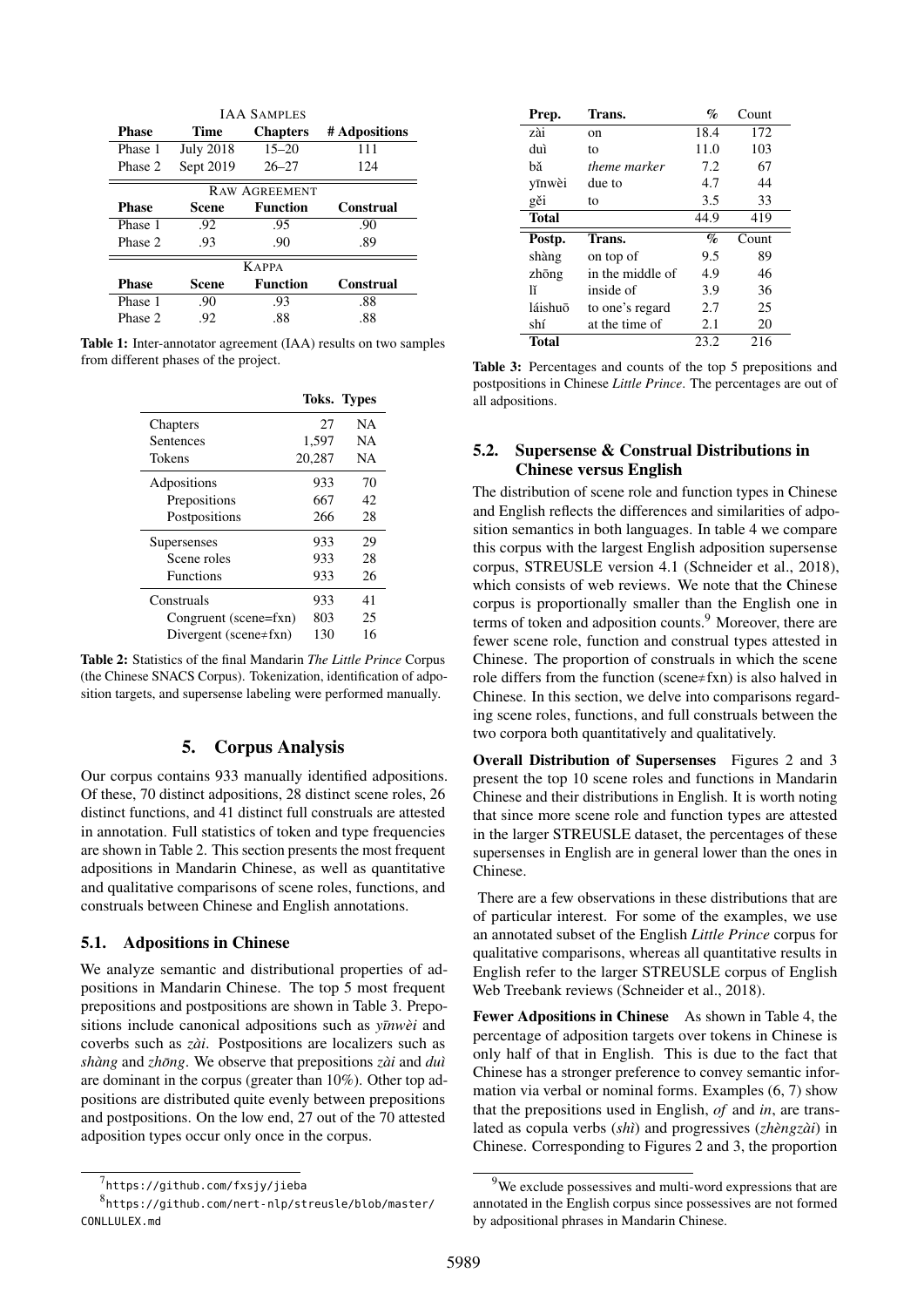<span id="page-4-0"></span>

|                                             |  |      |    |    |     | toks $\frac{1}{2}$ % adps uniq adps uniq scene uniq fxn uniq cons scene $\#\text{fxn}$ % scene $\#\text{fxn}$ |
|---------------------------------------------|--|------|----|----|-----|---------------------------------------------------------------------------------------------------------------|
| <b>Chinese:</b> Little Prince $20k$ 4.6%    |  |      | 26 | 41 |     | 14%                                                                                                           |
| <b>English:</b> EWT Reviews $55k$   $7.4\%$ |  | -111 | 40 |    | 130 | 27%                                                                                                           |

Table 4: Statistics of Adpositional Supersenses in Chinese versus English. *% adps* presents the proportion of adposition targets over all token counts; *uniq adps/scene/fxn/cons* demonstrates the type frequency of adposition tokens, scene role and function supersense and construals; *scene*≠*fxn* and *% scene*≠*fxn* shows the type frequency and proportion of divergent construals.

<span id="page-4-1"></span>

Figure 2: Top 10 most frequent scene roles in Chinese versus English.

<span id="page-4-2"></span>

Figure 3: Top 10 most frequent functions in Chinese versus English.

of the supersense label TOPIC in English is higher than that in Chinese; and similarly, the supersense label IDENTITY is not attested in Chinese for either scene role or function.

- <span id="page-4-3"></span>(6) It was a picture of:TOPIC a boa constrictor in: MANNER the act of: **IDENTITY** swallowing an animal . (en\_lpp\_1943.3)
- <span id="page-4-4"></span>(7) [huà de] shì [[yì tiáo mǎngshé] zhèngzài draw DE COP one CL boa PROG tūnshí [yì zhī dà yěshòu]] swallow one CL big animal 'The drawing is a boa swallowing a big animal'. (en\_lpp\_1943.3)

Larger Proportion of LOCUS in Chinese In both Figure [2](#page-4-1) and Figure [3,](#page-4-2) the percentages of LOCUS as scene role and function are twice that of the English corpus respectively. This corresponds to the fact that fewer supersense types occur in Mandarin Chinese than in English. As a result, generic locative and temporal adpositions, as well as adpositions tied to thematic roles, have larger proportions in Chinese than in English.

EXPERIENCER as Function in Chinese Despite the fact that there are fewer supersense types attested in Chinese, EXPERIENCER as a function is specific to Chinese as it does not have any prototypical adpositions in English [\(Schneider](#page-7-17) [et al.,](#page-7-17) [2019\)](#page-7-17). In [\(8\)](#page-4-5), the scene role EXPERIENCER is expressed through the preposition *to* and construed as GOAL, which highlights the abstract destination of the 'air of truth'. This reflects the basic meaning of *to*, which denotes a path towards a goal [\(Bowerman and Choi,](#page-6-14) [2001\)](#page-6-14). In contrast, the lexicalized combination of the preposition *duì* and the localizer *láishuō* in [\(9\)](#page-4-6) are a characteristic way to introduce the mental state of the experiencer, denoting the meaning 'to someone's regard'. The high frequency of *láishuō* and the semantic role of EXPERIENCER (6.3%) underscore its status as a prototypical adposition usage in Chinese.

- <span id="page-4-5"></span>(8) To: EXPERIENCER $\sim$  GOAL those who understand life, that would have given a much greater air of truth to my story. (en\_lpp\_1943.185)
- <span id="page-4-6"></span>(9) [duì:EXPERIENCER [dǒngdé P:to know-about life shēnghuó de DE rén] people LC:one's-regard láishuō: EXPERIENCER], zhèyàng shuō this-way tell jiù xiǎndé zhēnshí RES seems real 'It looks real to those who know about life.' (zh\_lpp\_1943.185)

Divergence of Functions across Languages Among all possible types of construals between scene role and function, here we are only concerned with construals where the scene role differs from the function (scene≠fxn). The basis of [Hwang et al.'](#page-7-16)s [\(2017\)](#page-7-16) construal analysis is that a scene role is construed as a function to express the contexual meaning of the adposition that is different from its lexical one. Figure [4](#page-5-1) presents the top 10 divergent (scene≠fxn) construals in Chinese and their corresponding proportions in English. Strikingly fewer types of construals are formed in Chinese. Nevertheless, Chinese is replete with RECIPI- $ENT \rightarrow DIRECTION$  adpositions, which constitute nearly half of the construals.

The 2 adpositions annotated with  $RECIPIENT \rightarrow DIRECTION$ are *duì* and *xiàng*, both meaning 'towards' in Chinese. In [\(10,](#page-5-2) [11\)](#page-5-3), both English *to* and Chinese *duì* have RECIPIENT as the scene role. In  $(10)$ , GOAL is labelled as the function of *to* because it indicates the completion of the "saying"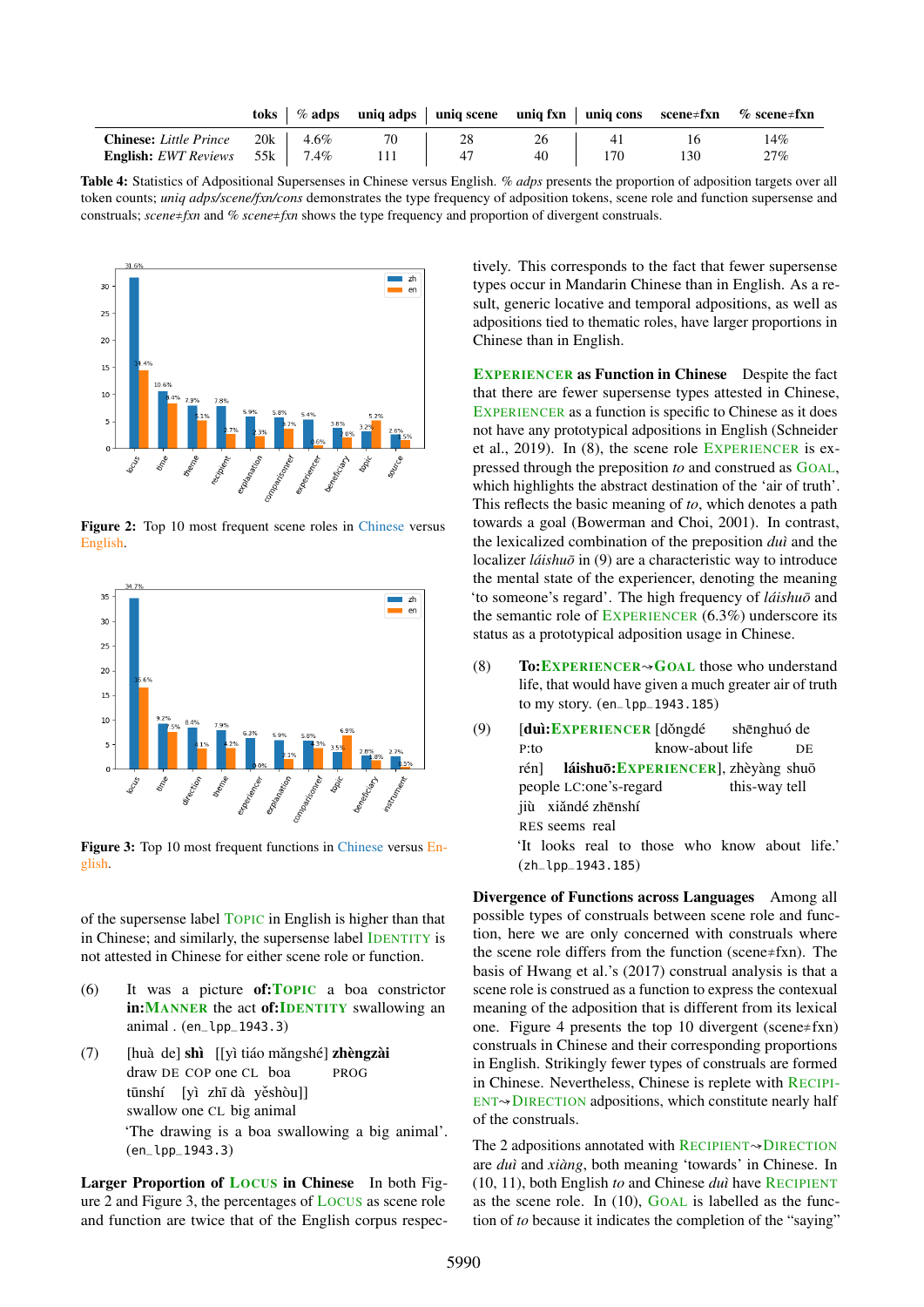<span id="page-5-1"></span>

Figure 4: Top 10 Construals where scene≠function in Chinese versus English.

event.<sup>[10](#page-5-4)</sup> In Chinese, *duì* has the function label **DIRECTION** provided that *duì* highlights the orientation of the message uttered by the speaker as in [\(11\)](#page-5-3). Even though they express the same scene role in the parallel corpus, their lexical semantics still requires them to have different functions in English versus Chinese.

- <span id="page-5-2"></span>(10) You would have to say **to:RECIPIENT** $\sim$ **GOAL** them: "I saw a house that costs \$20,000." (en\_lpp\_1943.172).
- <span id="page-5-3"></span> $(11)$ 2SG must P:to bìxū [<mark>duì:R</mark>ecipient→Direction tāmen] shuō: "wǒ kànjiàn le yí dòng shíwàn 3PL say 1SG see ASP one CL 10,000 făláng de fángzi." franc DE house 'You must tell them: "I see a house that costs 10,000 francs." ' (zh\_lpp\_1943.172).

New Construals in Chinese Similar to the distinction between RECIPIENT<sup></sup><sup>→</sup>GOAL and RECIPIENT→DIRECTION in English versus Chinese, language-specific lexical semantics contribute to unique construals in Chinese, i.e. semantic uses of adpositions that are unattested in the STREUSLE corpus. Six construals are newly attested in the Chinese corpus:

- BENEFICIARY↝EXPERIENCER
- CIRCUMSTANCE<sup>N</sup>TIME
- PARTPORTION<sup>√</sup>LOCUS
- TOPIC<sup>AL</sup>OCUS
- CIRCUMSTANCE→ ACCOMPANIER
- DURATION<sup>N</sup>INSTRUMENT

Of these new construals, BENEFICIARY $\sim$ EXPERIENCER has the highest frequency in the corpus. The novelty of this construal lies in the possibility of EXPERIENCER as function in Chinese, shown by the parallel examples in [\(12,](#page-5-5) [13\)](#page-5-6), where *duì* receives the construal annotation BENEFI-CIARY↝EXPERIENCER.

<span id="page-5-5"></span>(12) One must not hold it **against: BENEFICIARY** them . (en\_lpp\_1943.180)

<span id="page-5-6"></span>

| (13) | xiǎohǎizimen                                                                                                          |        |  |  |  |  |
|------|-----------------------------------------------------------------------------------------------------------------------|--------|--|--|--|--|
|      | children                                                                                                              |        |  |  |  |  |
|      | $\text{dui:}$ BENEFICIARY $\rightsquigarrow$ EXPERIENCER dàrénmen                                                     |        |  |  |  |  |
|      | P:to                                                                                                                  | adults |  |  |  |  |
|      | yinggāi kuānhòu xie<br>should lenient COMP<br>'Children should not hold it against adults.'<br>$(zh_{1}hp_{1943.180)$ |        |  |  |  |  |

Similarly, other new construals in Chinese resulted from the lexical meaning of the adpositions that are not equivalent to those in English. For instance, the combination of *dang ... shí* (during the time of) denotes the circumstance of an event that is grounded by the time (*shí*) of the event. Different lexical semantics of adpositions necessarily creates new construals when adapting the same supersense scheme into a new language, inducing newly found associations between scene and function roles of these adpositions. Fortunately, though combinations of scene and function require innovation when adapting SNACS into Chinese, the 50 supersense labels are sufficient to account for the semantic diversity of adpositions in the corpus.

#### <span id="page-5-0"></span>6. POS Tagging of Adposition Targets

We conduct a post-annotation comparison between manually identified adposition targets and automatically POS-tagged adpositions in the Chinese SNACS corpus. Among the 933 manually identified adposition targets that merit supersense annotation, only 385 (41.3%) are tagged as ADP (adposition) by StanfordNLP [\(Qi et al.,](#page-7-19) [2018\)](#page-7-19). Figure [5](#page-5-7) shows that gold targets are more frequently tagged as VERB than ADP in automatic parses, as well as a small portion that are tagged as NOUN. The inclusion of targets with POS=VERB reflects our discussion in [§3](#page-1-1) that coverbs co-occurring with a main predicate are included in our annotation. The automatic POS tagger also wrongly predicts some non-coverb adpositions, such as *yīnwéi*, to be verbs.

<span id="page-5-7"></span>

Figure 5: POS Distribution of Gold Adposition Tokens.

The StanfordNLP POS tagger also suffers from low precision (72.6%). Most false positives resulted from the discrepancies in adposition criteria between theoretical studies on Chinese adpositions and the tagset used in Universal Dependencies (UD) corpora such as the Chinese-GSD corpus. For instance, the Chinese-GSD corpus considers subordinating

<span id="page-5-4"></span><sup>10</sup>The prototypical function of *to* indicates telic motion events. Telicity, however, is not required for DIRECTION.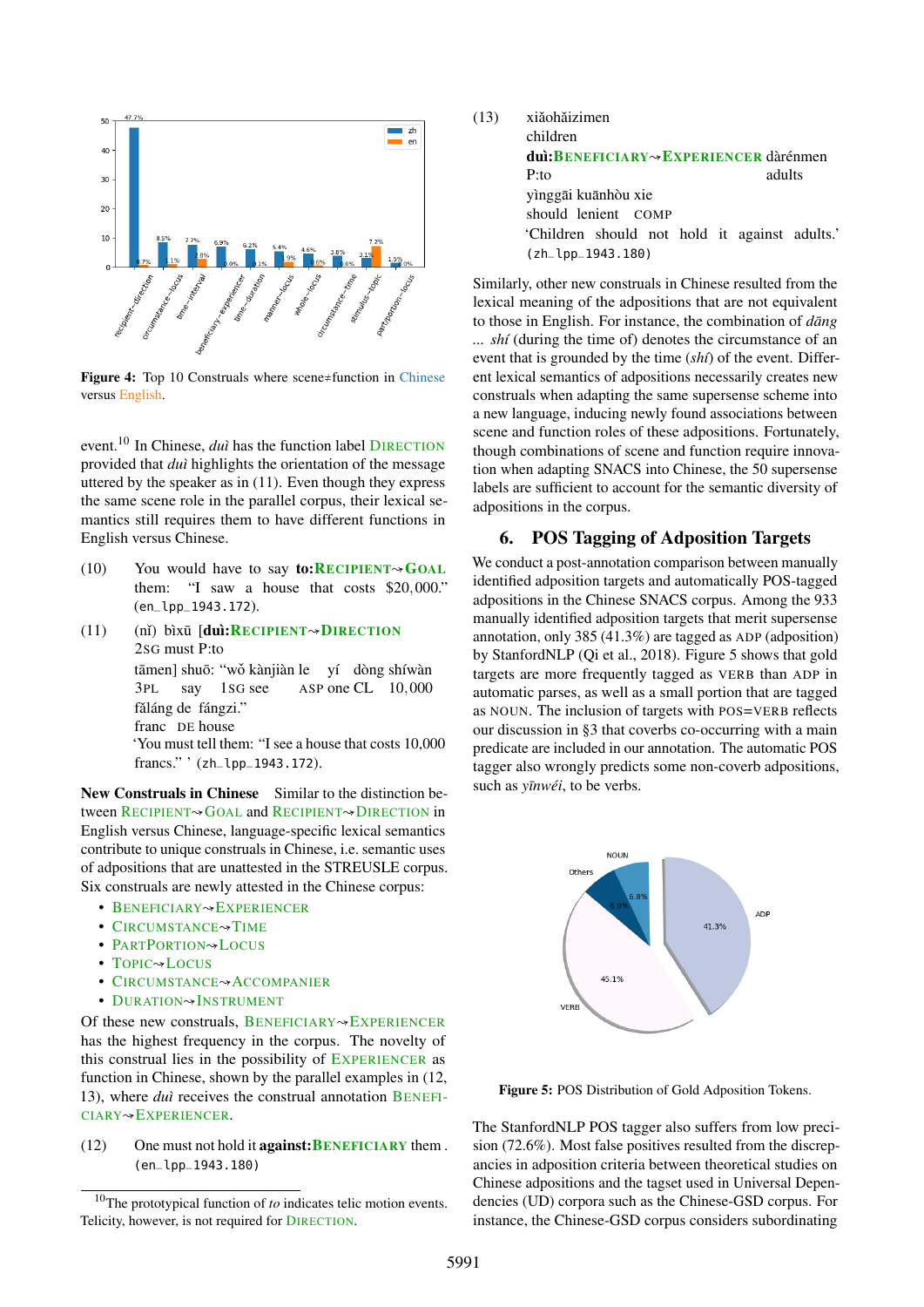conjunctions (such as *rúguoˇ*, *yídàn*, *jìrán*, *zhˇıyào*) adpositions; however, theoretical research on Chinese adpositions such as [Li and Thompson](#page-7-22) [\(1989\)](#page-7-22) differentiates them from adpositions, since they can never syntactically precede a noun phrase.

Hence, further SNACS annotation and disambiguation efforts on Chinese adpositions cannot rely on the StanfordNLP ADP category to identify annotation targets. Since adpositions mostly belong to a closed set of tokens, we apply a simple rule to identify all attested adpositions which are not functioning as the main predicate of a sentence, i.e., not the *root* of the dependency tree. As shown in Table [5,](#page-6-15) our heuristic results in an *F*<sup>1</sup> of 82.4%, outperforming the strategy of using the StanfordNLP POS tagger.

<span id="page-6-15"></span>

|                                              | R              | $F_1$ |
|----------------------------------------------|----------------|-------|
| StanfordNLP ADP                              | 72.6 41.3 52.6 |       |
| attested dep≠root adpositions 75.1 91.3 82.4 |                |       |

Table 5: Adposition identification performance on Chinese SNACS corpus.

# 7. Conclusion

In this paper, we presented the first corpus annotated with adposition supersenses in Mandarin Chinese. The corpus is a valuable resource for examining similarities and differences between adpositions in different languages with parallel corpora and can further support automatic disambiguation of adpositions in Chinese. We intend to annotate additional genres—including native (non-translated) Chinese and learner corpora—in order to more fully capture the semantic behavior of adpositions in Chinese as compared to other languages.

#### Acknowledgements

We thank anonymous reviewers for their feedback. This research was supported in part by NSF award IIS-1812778 and grant 2016375 from the United States–Israel Binational Science Foundation (BSF), Jerusalem, Israel.

#### References

- <span id="page-6-1"></span>Agirre, Eneko, Atutxa, Aitziber, Labaka, Gorka, Lersundi, Mikel, Mayor, Aingeru, and Sarasola, Kepa (2009). Use of rich linguistic information to translate prepositions and grammatical cases to Basque. In Màrquez, Lluís and Somers, Harold, editors, *Proc. of EAMT*, pages 58–65. Barcelona, Catalonia, Spain.
- <span id="page-6-13"></span>Banarescu, Laura, Bonial, Claire, Cai, Shu, Georgescu, Madalina, Griffitt, Kira, Hermjakob, Ulf, Knight, Kevin, Koehn, Philipp, Palmer, Martha, and Schneider, Nathan (2013). Abstract Meaning Representation for sembanking. In *Proc. of the 7th Linguistic Annotation Workshop and Interoperability with Discourse*.
- <span id="page-6-7"></span>Bies, Ann, Mott, Justin, Warner, Colin, and Kulick, Seth (2012). English Web Treebank. Technical Report LDC2012T13, Linguistic Data Consortium, Philadelphia, PA.
- <span id="page-6-14"></span>Bowerman, Melissa and Choi, Soonja (2001). Shaping meanings for language: universal and language-specific in the acquisition of spatial semantic categories. In Bowerman, Melissa and Levinson, Stephen, editors, *Language Acquisition and Conceptual Development*, pages 475–511. Cambridge University Press.
- <span id="page-6-10"></span>Che, Wanxiang, Shao, Yanqiu, Liu, Ting, and Ding, Yu (2016). SemEval-2016 Task 9: Chinese Semantic Dependency Parsing. In *Proc. of SemEval*, pages 1074–1080. San Diego, California.
- <span id="page-6-9"></span>Che, Wanxiang, Zhang, Meishan, Shao, Yanqiu, and Liu, Ting (2012). SemEval-2012 Task 5: Chinese Semantic Dependency Parsing. In *Proc. of \*SEM/SemEval*, pages 378–384. Montréal, Canada.
- <span id="page-6-11"></span>Chinese Knowledge Information Processing Group (CKIP) (1993). Chinese part-of-speech analysis. Technical Report 93-05, Taipei.
- <span id="page-6-0"></span>Chodorow, Martin, Tetreault, Joel R., and Han, Na-Rae (2007). Detection of grammatical errors involving prepositions. In *Proc. of the Fourth ACL-SIGSEM Workshop on Prepositions*, pages 25–30. Prague, Czech Republic.
- <span id="page-6-3"></span>De Felice, Rachele and Pulman, Stephen G. (2008). A classifier-based approach to preposition and determiner error correction in L2 English. In *Proc. of Coling*, pages 169–176. Manchester, UK.
- <span id="page-6-6"></span>Graën, Johannes and Schneider, Gerold (2017). Crossing the border twice: reimporting prepositions to alleviate L1-specific transfer errors. In *Proc. of the Joint 6th Workshop on NLP for Computer Assisted Language Learning and 2nd Workshop on NLP for Research on Language Acquisition at NoDaLiDa, Gothenburg, 22nd May 2017*, pages 18–26. Gothenburg, Sweden.
- <span id="page-6-8"></span>Hao, Xiao-yan, Liu, Wei, Li, Ru, and Liu, Kai-ying (2007). Description systems of the Chinese FrameNet database and software tools. *Journal of Chinese Information Processing*, 5.
- <span id="page-6-2"></span>Hashemi, Homa B. and Hwa, Rebecca (2014). A comparison of MT errors and ESL errors. In Calzolari, Nicoletta, Choukri, Khalid, Declerck, Thierry, Loftsson, Hrafn, Maegaard, Bente, Mariani, Joseph, Moreno, Asuncion, Odijk, Jan, and Piperidis, Stelios, editors, *Proc. of LREC*, pages 2696–2700. Reykjavík, Iceland.
- <span id="page-6-4"></span>Hermet, Matthieu and Alain, Désilets (2009). Using first and second language models to correct preposition errors in second language authoring. In *Proc. of the Fourth Workshop on Innovative Use of NLP for Building Educational Applications*, pages 64–72. Boulder, Colorado.
- <span id="page-6-5"></span>Huang, Hen-Hsen, Shao, Yen-Chi, and Chen, Hsin-Hsi (2016). Chinese preposition selection for grammatical error diagnosis. In *Proc. of COLING*, pages 888–899. Osaka, Japan.
- <span id="page-6-12"></span>Hui, Audrey Li Yen (2012). *Order and constituency in Mandarin Chinese*, volume 19. Springer.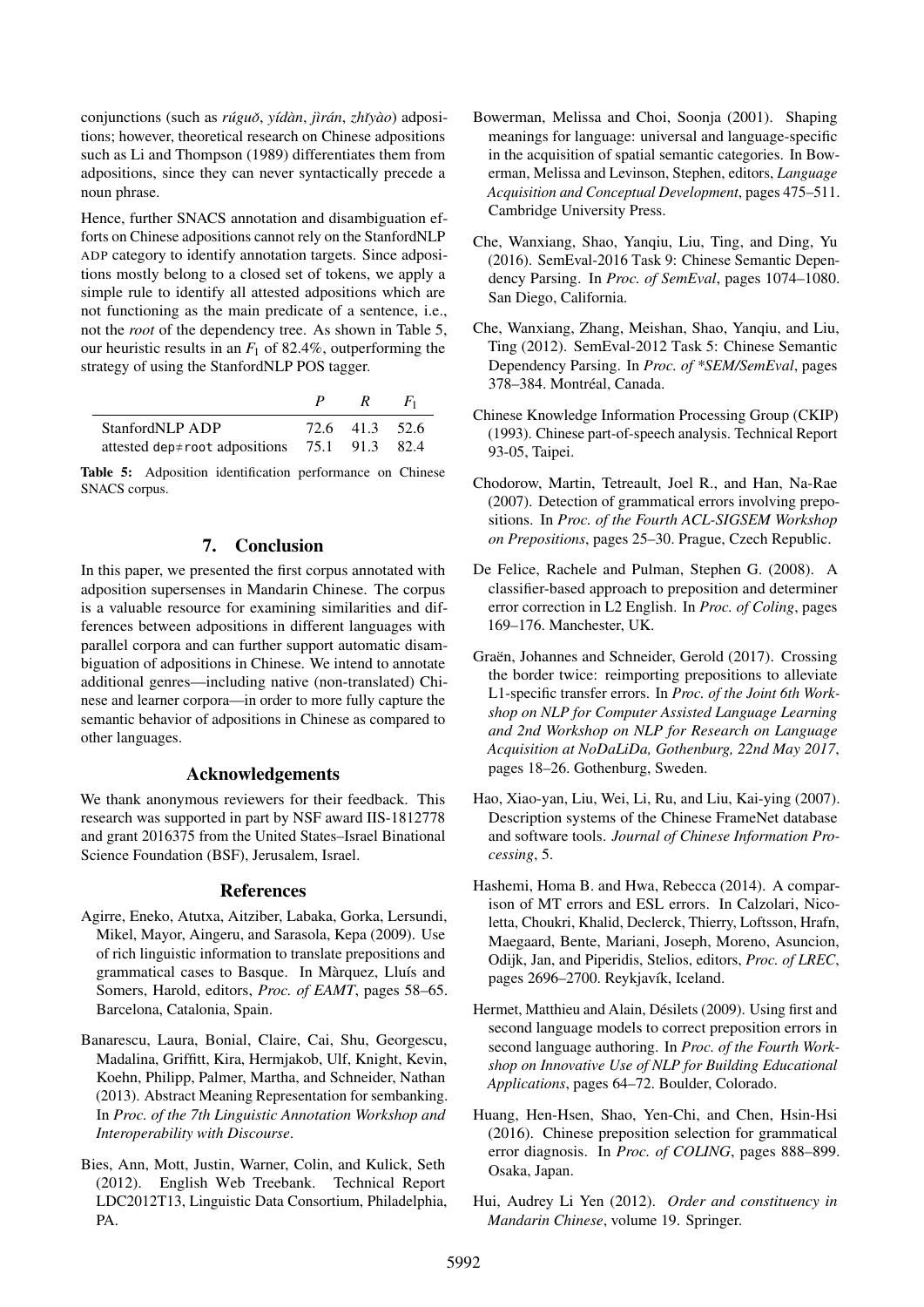- <span id="page-7-16"></span>Hwang, Jena D., Bhatia, Archna, Han, Na-Rae, O'Gorman, Tim, Srikumar, Vivek, and Schneider, Nathan (2017). Double trouble: the problem of construal in semantic annotation of adpositions. In *Proc. of \*SEM*, pages 178– 188. Vancouver, Canada.
- <span id="page-7-13"></span>Li, Bin, Wen, Yuan, Bu, Lijun, Qu, Weiguang, and Xue, Nianwen (2016). Annotating The Little Prince with Chinese AMRs. In *Proc. of LAW X – the 10th Linguistic Annotation Workshop*, pages 7–15. Berlin, Germany.
- <span id="page-7-18"></span>Li, Charles N. and Thompson, Sandra A. (1974). Co-verbs in Mandarin Chinese: verbs or prepositions? *Journal of Chinese Linguistics*, 2(3):257–278.
- <span id="page-7-22"></span>Li, Charles N. and Thompson, Sandra A. (1989). *Mandarin Chinese: A functional reference grammar*. Univ of California Press.
- <span id="page-7-2"></span>Li, Hui, Japkowicz, Nathalie, and Barrière, Caroline (2005). English to Chinese Translation of Prepositions. In Kégl, Balázs and Lapalme, Guy, editors, *Advances in Artificial Intelligence*, number 3501 in Lecture Notes in Computer Science, pages 412–416. Springer, Berlin.
- <span id="page-7-14"></span>Li, Mingqin, Li, Juanzi, Dong, Zhendong, Wang, Zuoying, and Lu, Dajin (2003). Building a large Chinese corpus annotated with semantic dependency. In *Proc. of the Second SIGHAN Workshop on Chinese Language Processing*, pages 84–91. Sapporo, Japan.
- <span id="page-7-10"></span>Litkowski, Ken (2014). Pattern Dictionary of English Prepositions. In *Proc. of ACL*, pages 1274–1283. Baltimore, Maryland, USA.
- <span id="page-7-8"></span>Litkowski, Ken and Hargraves, Orin (2005). The Preposition Project. In *Proc. of the Second ACL-SIGSEM Workshop on the Linguistic Dimensions of Prepositions and their Use in Computational Linguistics Formalisms and Applications*, pages 171–179. Colchester, Essex, UK.
- <span id="page-7-9"></span>Litkowski, Ken and Hargraves, Orin (2007). SemEval-2007 Task 06: Word-Sense Disambiguation of Prepositions. In *Proc. of SemEval*, pages 24–29. Prague, Czech Republic.
- <span id="page-7-1"></span>Lorincz, Kristen and Gordon, Rebekah (2012). Difficulties in learning prepositions and possible solutions. *Linguistic Portfolios*, 1(1):14.
- <span id="page-7-21"></span>Nivre, Joakim, Marneffe, Marie-Catherine de, Ginter, Filip, Goldberg, Yoav, Hajič, Jan, Manning, Christopher D., McDonald, Ryan, Petrov, Slav, Pyysalo, Sampo, Silveira, Natalia, Tsarfaty, Reut, and Zeman, Daniel (2016). Universal Dependencies v1: a multilingual treebank collection. In Calzolari, Nicoletta, Choukri, Khalid, Declerck, Thierry, Grobelnik, Marko, Maegaard, Bente, Mariani, Joseph, Moreno, Asuncion, Odijk, Jan, and Piperidis, Stelios, editors, *Proc. of LREC*, pages 1659–1666. Portorož, Slovenia.
- <span id="page-7-6"></span>Popovic, Maja (2017). Comparing language related issues ´ for NMT and PBMT between German and English. *The Prague Bulletin of Mathematical Linguistics*, 108(1):209– 220.
- <span id="page-7-19"></span>Qi, Peng, Dozat, Timothy, Zhang, Yuhao, and Manning, Christopher D. (2018). Universal Dependency parsing from scratch. In *Proc. of CoNLL*, pages 160–170. Brussels, Belgium.
- <span id="page-7-17"></span>Schneider, Nathan, Hwang, Jena D., Bhatia, Archna, Srikumar, Vivek, Han, Na-Rae, O'Gorman, Tim, Moeller, Sarah R., Abend, Omri, Shalev, Adi, Blodgett, Austin, and Prange, Jakob (2019). Adposition and Case Supersenses v2.3: Guidelines for English. *arXiv:1704.02134v4 [cs]*. August 18 version: [https://arxiv.org/abs/1704.](https://arxiv.org/abs/1704.02134v4) [02134v4](https://arxiv.org/abs/1704.02134v4).
- <span id="page-7-12"></span>Schneider, Nathan, Hwang, Jena D., Srikumar, Vivek, Green, Meredith, Suresh, Abhijit, Conger, Kathryn, O'Gorman, Tim, and Palmer, Martha (2016). A corpus of preposition supersenses. In *Proc. of LAW X – the 10th Linguistic Annotation Workshop*, pages 99–109. Berlin, Germany.
- <span id="page-7-0"></span>Schneider, Nathan, Hwang, Jena D., Srikumar, Vivek, Prange, Jakob, Blodgett, Austin, Moeller, Sarah R., Stern, Aviram, Bitan, Adi, and Abend, Omri (2018). Comprehensive supersense disambiguation of English prepositions and possessives. In *Proc. of ACL*, pages 185–196. Melbourne, Australia.
- <span id="page-7-20"></span>Schneider, Nathan and Smith, Noah A. (2015). A corpus and model integrating multiword expressions and supersenses. In *Proc. of NAACL-HLT*, pages 1537–1547. Denver, Colorado.
- <span id="page-7-11"></span>Schneider, Nathan, Srikumar, Vivek, Hwang, Jena D., and Palmer, Martha (2015). A hierarchy with, of, and for preposition supersenses. In *Proc. of The 9th Linguistic Annotation Workshop*, pages 112–123. Denver, Colorado, USA.
- <span id="page-7-3"></span>Shilon, Reshef, Fadida, Hanna, and Wintner, Shuly (2012). Incorporating linguistic knowledge in statistical machine translation: translating prepositions. In *Proc. of the Workshop on Innovative Hybrid Approaches to the Processing of Textual Data*, pages 106–114. Avignon, France.
- <span id="page-7-15"></span>Sun, Honglin and Jurafsky, Daniel (2004). Shallow semantic parsing of Chinese. In *Proc. of HLT-NAACL*, pages 249– 256. Boston, Massachusetts, USA.
- <span id="page-7-7"></span>Tetreault, Joel R. and Chodorow, Martin (2008). The ups and downs of preposition error detection in ESL writing. In *Proc. of Coling*, pages 865–872. Manchester, UK.
- <span id="page-7-5"></span>Weller, Marion, Fraser, Alexander, and Schulte im Walde, Sabine (2015). Target-side generation of prepositions for SMT. In *Proc. of EAMT*, pages 177–184. Antalya, Turkey.
- <span id="page-7-4"></span>Weller, Marion, Schulte im Walde, Sabine, and Fraser, Alexander (2014). Using noun class information to model selectional preferences for translating prepositions in SMT. In *Proc. of the 11th Conference of the Association for Machine Translation in the Americas*, pages 275–287. Vancouver, Canada.